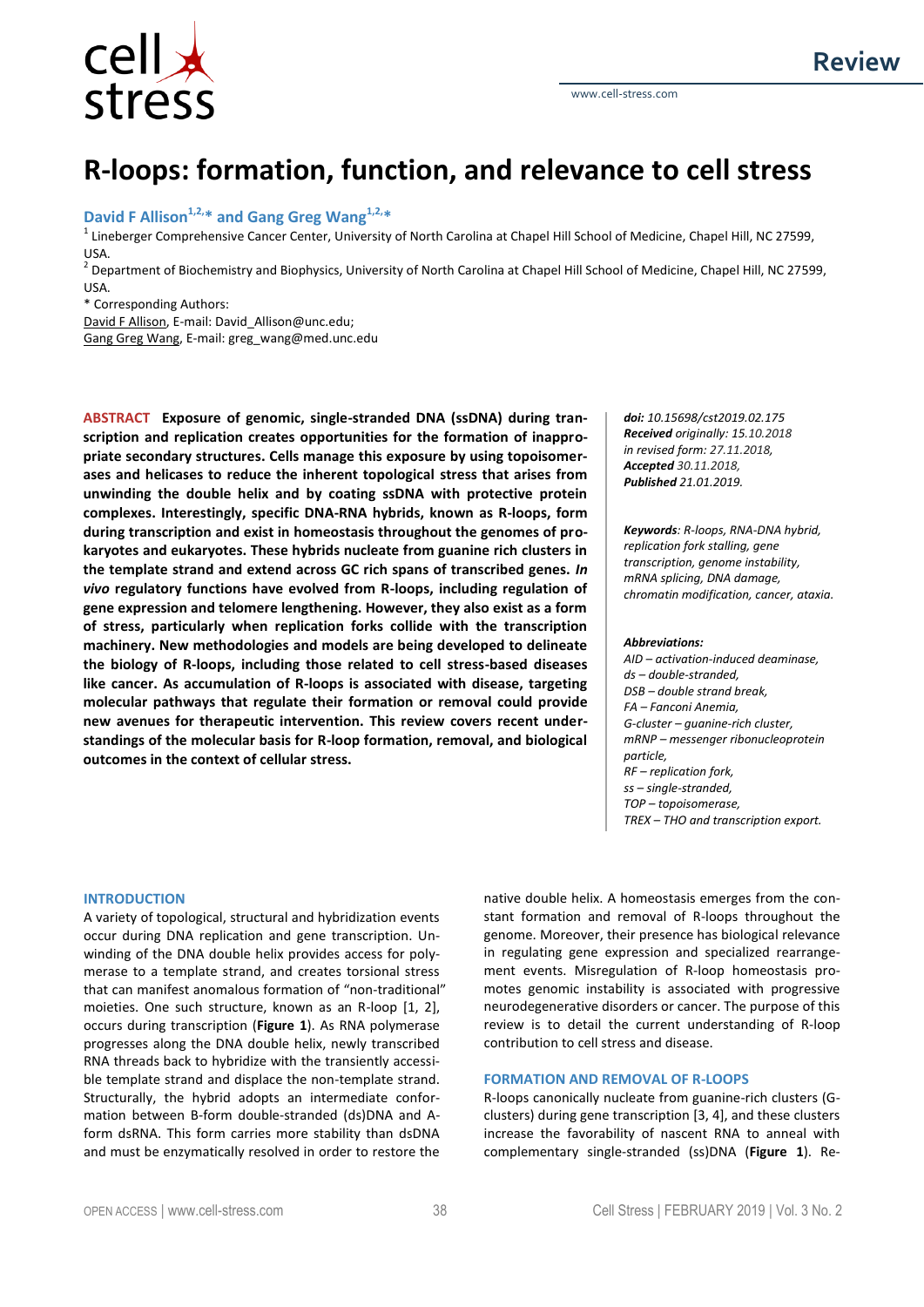search demonstrates that RNA containing four or more consecutive guanine residues near the 5' end possesses significantly higher rates of R-loop formation due to this nucleation requirement. After initiation of the R-loop, RNA-DNA hybridization is elongated and stabilized by a subsequent stretch of guanine rich (G-Rich) sequence. Elongation becomes less favorable when G-rich content decreases and the structure terminates. Other factors also promote R-loop formation and reduce the requirement for G-Rich sequence. For example, increased negative supercoiling on the trailing fork of the transcription bubble extends the opportunity for potential interactions between newly transcribed RNA and the template strand (reviewed in [5]). Additionally, nicks in the non-template strand can promote DNA-RNA hybridization of nascent RNA to the template strand, even when the G-Rich sequence is distal to the initiating G-cluster [3, 4].

The build-up of R-loops is counteracted through a variety of mechanisms that maintain transcription bubble integrity, including nuclease activity and resolution of topological stress (**Figure 1**). These mechanisms are detailed in recent review articles [5-9]. Briefly, distinct enzymes carry out complementary actions to prevent accumulation of R- loops. RNase H1 and RNase H2 utilize 5'–3' exonuclease activity to remove RNA from the loop. These enzymes are evolutionarily conserved in prokaryotes and eukaryotes and are the only RNA-specific ribonucleases known to digest hybridized RNA. Complementary to RNase H1/2, cells also possess helicases that "untangle" DNA-RNA lesions like mammalian DHX9 and aquarius (AQR) [10, 11]. Other helicases known to resolve R-loop structures include the yeast Sen1p orthologue, senataxin (SETX) [12] and an ATPdependent DNA helicase PIF1 [13].

Preventative mechanisms exist as an additional measure of protection against R-loop accumulation (**Figure 1**). Topoisomerases work to decrease negative supercoiling that increase access of nascent mRNA to G-clusters on the template DNA. Topoisomerase 1 (TOP1) and Topoisomerase 2 (TOP2) have both been shown to relieve torsional stress and prevent R-loop accumulation at the rDNA locus [14]. Moreover, topoisomerase 3B (TOP3B) reduces R-loop formation at highly expressed genes like the protooncogene MYC [15]. Biogenesis of messenger ribonucleoprotein particles (mRNP) also prevents R-loop accumulation. During mRNP biogenesis, RNA-binding proteins (RBP) interact with nascent mRNA to promote mRNA processing



**FIGURE 1: Model of R-loop homeostasis.** A homeostasis exists between formation and removal of R-loops across the genome. Normally, mRNP biogenesis machinery targets nascent RNA and processes and prepares the strand for nuclear export (top). Topoisomerases and Helicases aid in preventing R-loop formation by reducing exposure times of ssDNA during transciption. RNase H removes R-loops by specifically digesting RNA in helical formation. Together these processes reduce R-loop accumulation during transcription. Factors that lead to pausing of RNA polymerase render conditions favorable for R-loop formation (replication stress, DNA damage, fork collisions, etc). R-loops nucleate from G-clusters (dashed green line). The loop then extends along GC rich sequences within the gene during elongation (bottom). The balance between removal and formation creates an equilibrium at nucleation sites across the genome.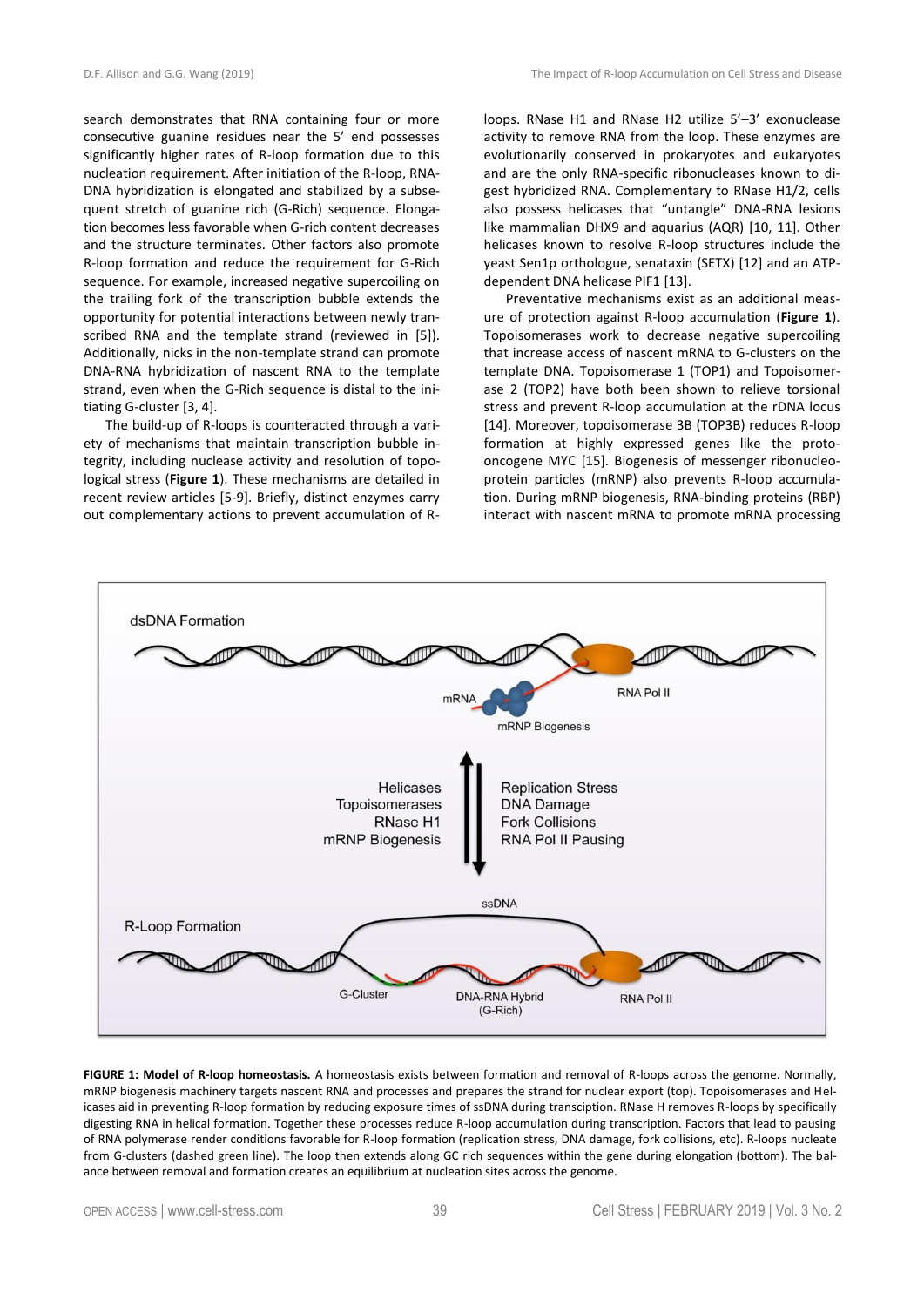and export from the nucleus. In eukaryotic cells, the THO/TREX complex, as well as Serine/Arginine Rich Splicing Factor (SRSF1), binds ssRNA to initiate mRNP maturation, and these interactions prohibit R-loop formation [16-18]. Additional mRNA splicing and surveillance machinery such as the exon junction complex (EJC) and the exosome also reduce

R-loop accumulation by sterically prohibiting interactions between the nascent mRNA and exposed ssDNA [18, 19].

Epigenetic mechansims act upstream of topoisomerase and helicase function in R-loop homeostasis. For example, the MYST family acetyltransferase MOF aids in preventing R-loop accumulation that arises from replicative stress. Depletion of MOF decreases replication fork (RF) speed and potentiates fork stalling, factors that contribute to Rloop nucleation. Furthermore, recruitment of the repair machinery to sites of DNA damage occurs through MOFmediated ubiquitination [20], while an interaction between THO and SIN3A has been described where histone deacetylation prevents R-loop formation [21]. How acetylation regulates R-loop formation is likely context dependent and further studies should delineate these differences.

Collectively, the cooperative activities of transcription bubble maintenance and mRNA processing machinery resolve and prevent R-loop accumulation. Each individual component contributes to the homeostasis of R-loops, and their respective regulation determines the local prevalence of these hybrid structures throughout the genome.

## **TECHNIQUES DEVELOPTED TO STUDY R-LOOPS**

Since being first described in 1976 [2], several techniques have been developed to study eukaryotic R-loop biology *in vitro* and *in vivo*. Various plasmid-based systems have been created to study the regulation of R-loop formation and removal. Known R-loop sequences are inserted into plasmids in order to examine the effect of these structures on replication or transcription *in vitro*.

Classically, a series of electrophoresis techniques have been developed to identify sequences that favorably form R-loops *in vitro*. The R-loop structure migrates more slowly in agarose gel electrophoresis and can be visualized with ethidium bromide (EtBr) after *in vitro* transcription [22, 23]. Moreover, the shifted band shows resistance to digestion by RNase A and sensitivity to digestion by RNase H1. These exonucleases target ssRNA and helical RNA, respectively. Using labeled uridine during the *in vitro* transcription step increases sensitivity of the assay. Moreover, it eliminates signal from dsDNA that appears when using a general nucleic acid stain like EtBr. As a method to identify perturbations in the dsDNA helix, bisulfite modification can be used to detect R-loops [22]. Briefly, unpaired cytosines on the displaced anti-sense ssDNA are converted to uracil through deamination by addition of bisulfite. The uracil subsequently converts CG basepairs to AT basepairs during PCR amplification and the change can be observed by sequencing. Because this technique targets accessible strands of ssDNA, R-loop formation should be verified through additional methodologies.

A powerful, genome-wide technique, known as DNA-RNA immunoprecipitation followed by sequencing (DRIPseq), uses the S9.6 antibody to specifically pull down DNA-RNA hybrids that are subsequently identified by high throughput sequencing methods to map these structures to the genome [24-27]. While the use of DRIP-seq and its derivatives give an overall picture of R-loop distribution across the genome, called peaks should be validated as some inherent bias has been reported [28]. An alternative high throughput technique known as DNA-RNA *in vitro* enhancement followed by sequencing (DRIVE-seq) utilizes an epitope-tagged, catalytically dead RNase H1 and affinity pulldown to recover DNA-RNA hybrids for sequencing [29, 30]. Depending on experimental conditions, high throughput strategies identify between 1,000 and 20,000 R-loops across the genome. Interestingly, R-loops are largely mapped to gene promoters and terminator regions in human cell lines, showing their potential involvement in regulating RNA pol II-mediated transcription. However, several specialized regions also show enrichment for R-loops where they may act as a more structural component to the genome, including telomeres, ribosomal DNA (rDNA), and transposable elements.

Recently, IP-mass spectrometry techniques were used to identify R-loop interacting proteins in a high throughput format. The study identified the RNA helicase DHX9 and characterized its role in suppressing R-loop accumulation, reducing DNA damage, and promoting transcriptional termination [31]. R-loops can also be detected with microscopy to visually confirm their formation using *in vitro* transcription. For example, the S9.6 antibody, as well as a GFPtagged DNA-RNA hybrid binding domain of RNase H1, allow for visualization of R-loop foci with fluorescence microscopy [26, 32] or fluorescence *in situ* hybridization (FISH) based techniques [33-35]. Electron microscopy provides another mechanism to study and visualize R-loop structures [36].

The continued development of techniques and methodologies to study R-loop dynamics and the downstream consequences of their accumulation will further detail the contribution that these structures have in gene regulation and genomic instability.

## *IN VIVO* **ROLES FOR R-LOOPS IN EUKARYOTIC CELLS**

Predictably, formation of a DNA-RNA hybrid creates structural lesions in the genome that can affect replication, transcription, and recombination. Ongoing research continues to detail the *in vivo* role of R-loops as regulatory elements of specialized events in the eukaryotic cell. Previously, mitochondrial origins of replication contain R-loops that are used to facilitate replication of the mitochondrial DNA (mtDNA), a process likely conserved from prokaryotic ancestors [37]. Studies in activated B-lymphocytes also show that R-loops are used at the switch (S) region during immunoglobulin class switching recombination (CSR) to promote deaminization of cytosine and generate a doublestrand break (DSB) [22, 38]. In this case, activation-induced deaminase (AID) gains access to the WRC motifs (W=A/T,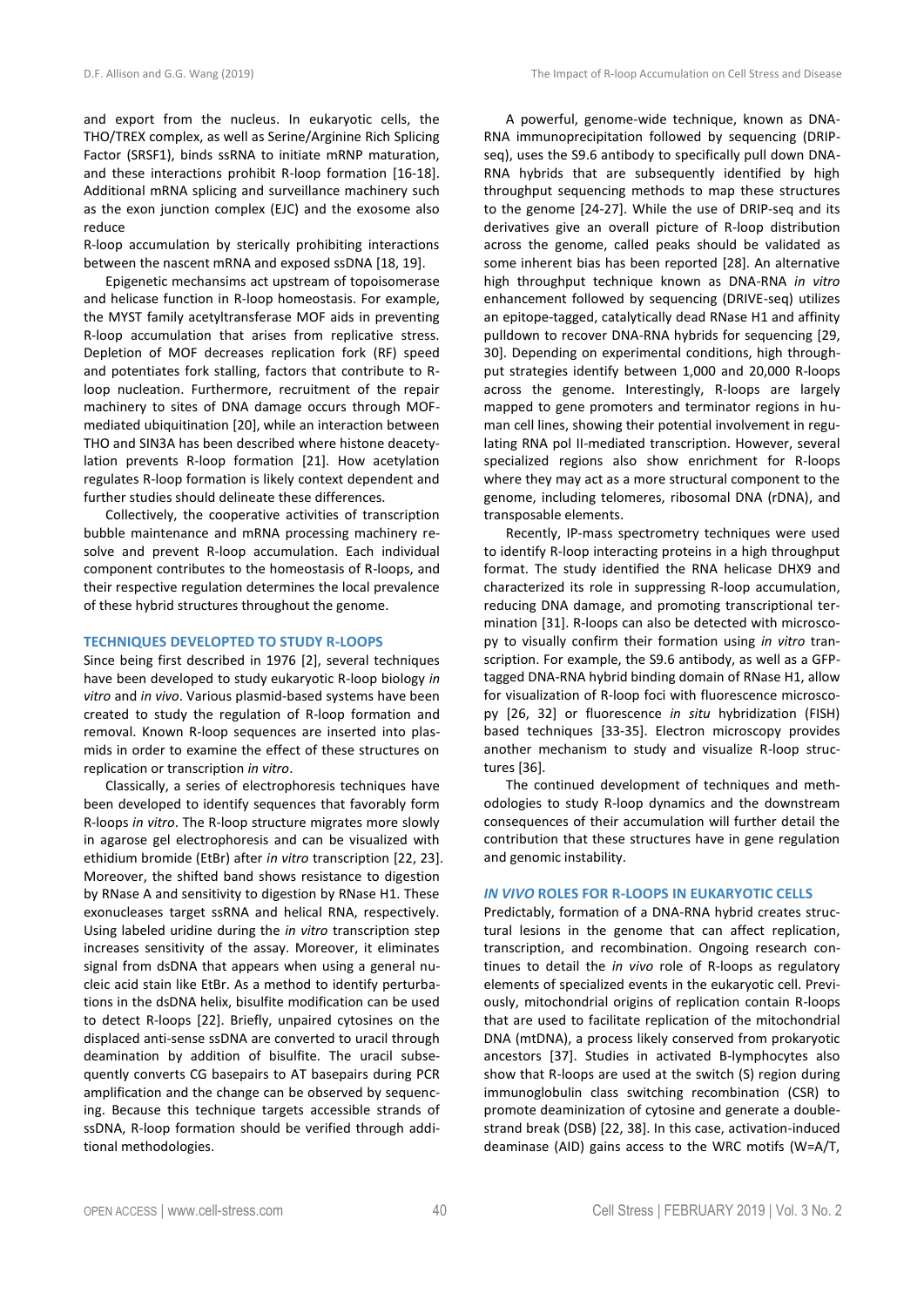R=A/G) within the repetitive S regions in the displaced, non-template strand downstream of the IgG promoter [39]. Recently, researchers describe a mechanism where the RNA helicase DDX1 resolves G-quadruplex structures into R-loops at the S region of immunoglobulin heavy chain locus (IgH) in order to recruit AID for CSR [40].

While R-loops contribute to specialized events or structures in the human genome, they also have distinct roles in regulating transcription. In one instance, R-loops regulate epigenetic mechanisms of gene repression. When R-loops form in downstream CpG island promoter regions, they inhibit the activity of DNA methyltransferases to promote expression [26]. In a separate study, R-loop formation can facilitate binding of transcription factors to regulatory elements on DNA. Invasion of anti-sense non-coding RNA (ncRNA) into the promoter region of the vimentin (VIM) gene reduces local nucleosome density. The formed R-loop subsequently increases gene expression by providing access of nuclear factor kappa B (NF-κB) to its binding element [41]. Interestingly, this mechanism runs counter to previously described repressive activities of non-coding (nc)RNA, and provides new insight into how these moeities can positively regulate gene expression.

R-loop formation in G-Rich sequences downstream of the 3' polyadenylation (polyA) signal can promote RNA Pol II pausing [42]. The R-loop structure promotes antisense transcription and formation of dsRNA. As a result, RNAi machinery and associated histone modification machinery, including G9a, localize at the pause site. Subsequent deposition of the repressive H3K9me2 mark on chromatin by G9a leads to recruitment of heterochromatin protein 1γ (HP1γ), which reinforces the pausing. Transcriptional termination subsequently occurs and prevents run-through at regions of high gene density to maintain gene integrity.

# **MECHANISMS OF STRESS INDUCTION VIA R-LOOP ACCUMULATION**

Accumulation of R-loops often results in increased cellular stress that leads to genomic instability. The current hypothesis states that stabilized, co-transcriptional R-loops disrupt RF progression during S-phase. This disruption causes stalling that can lead to fork collapse, DSBs, or incomplete replication before entry into mitosis. Recently, perturbation of the mRNA splicing, processing, and export factors have been shown to increase R-loop mediated genome instability. For example, disruption of the THO and Transcription Export (TREX) complex (discussed above) leads to a hyper-recombination phenotype in yeast and human cells [43, 44]. Interestingly, these mutants show genome-wide increases in histone H3 serine 10 phosphorylation (H3S10P) to promote chromatin condensation during mitosis. Evidence suggests that this modification, along with R-loop associated H3K9me2 deposition, impairs replication and leads to stress [45]. Independent studies demonstrate that dysfunction of the SRSF1 splicing complex increases R-loop formation detrimental to genomic stability [16]. In these cases, the observed phenotypes can be rescued through overexpression of RNase H, indicating the importance of resolving DNA-RNA hybrids to prevent DSBs or recombination. Resolving topological stress remains an important aspect of genome maintenance where accumulation of R-loops after TOP1 inhibition increases genomic rearrangements [46]. These events result from replication fork collisions with a transcription bubble that was likely paused by the formation of an R-loop.

The deposition of R-loops at promoter and terminator regions has been shown to regulate initiation, pausing, and termination of transcription. Perturbation of these regulatory events could lead to inappropriate changes in gene expression or genetic stress. Studies indicate that mutation of the THO complex impairs elongation, possibly through the formation of R-loop intermediates that prevent RNA Pol II processivity [47]. Moreover, these impairments facilitate the hyper-recombination effects described above. A second form of genetic stress occurs from the exposed ssDNA segment in the R-loop. This feature is susceptible to alterations via DNA-modifying or repair enzymes, as well as chemical mutagens [48]. AID activity or other factors may inappropriately target the ssDNA strand of the R-loop and create lesions in the genome that lead to point mutations or other forms of deleterious repair. Unsurprisingly, stabilization of co-transcriptional R-loops can localize mutagenesis to gene regions and exacerbate their effect by targeting coding sequence [44].

DNA damage sensing and repair proteins have recently emerged as inhibitors of R-loop accumulation in eukaryotic cells (**Figure 2**). For example, the Breast Cancer Type 1 and 2 susceptibility genes (BRCA1/2) prevent potential harmful effects of R-loops through two distinct manners. BRCA1 recruits the helicase SETX to R-loops that form at transcription termination pause sites or sites of Negative Elongation Factor (NELF) mediated Pol-II pausing [49, 50]. BRCA1 dependent recruitment of SETX resolves R-loop structures at these sites and suppresses DNA damage. Interestingly, studies of breast cancer models with a BRCA1 mutation show increased insertion-deletion (in-del) mutations at BRCA1-bound termination sites known to inhabit R-loops.

Depletion of BRCA2 from cells also increases R-loop accumulation, suggesting an important role for this protein in R-loop homeostasis. However, dissecting the specific role (or roles) of BRCA2 in resolving R-loops has been difficult due to its contributions in DNA repair, RF stability, and other mechanisms associated with mitosis. Its inherent involvement in these processes may alone prevent R-loop formation by preventing RF collapse and recruiting the ssDNA binding protein, Rad51, to DSB sites [51]. However, recent evidence shows that BRCA2 associates with the TREX complex subunit, PCI-domain containing protein 2 (PCID2), which suggests a protective role for BRCA2 against the co-transcriptional formation of R-loops [33]. Separately, research shows that BRCA2 recruits RNA polymerase II associated factor-1 (PAF1) to promoter-bound Pol-II, potentiates pause release, and decreases R-loop formation [52].

Both BRCA1 (FANCS) and BRCA2 (FANCD1) are part of the Fanconi Anemia (FA) mediated DSB repair pathway. Therefore investigators elucidated that this complex may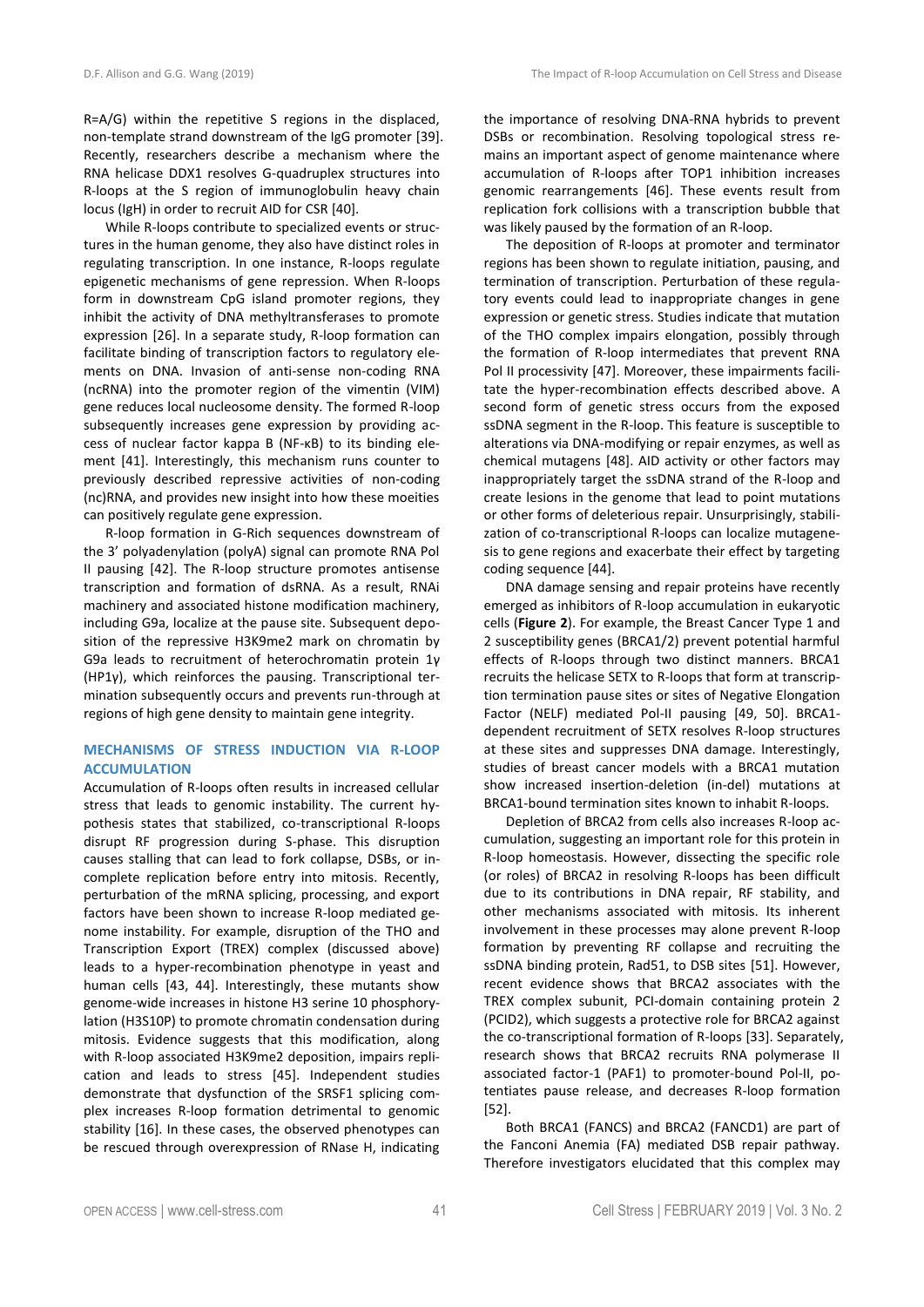regulate genome stability through R-loop resolution. In addition to the protective functions of BRCA1 and BRCA2, the disruption of critical FA complex members FANCD2, FANCA, and FANCM lead to genomic instability and DNA damage from R-loop mediated RF collapse [53, 54]. The activity of the FA complex during replication allows RFs to traverse intrastrand crosslinks (ICL), and promotes postreplicative repair of this lesion [55]. Briefly, the FA complex is recruited by ATR and subsequently activates FANCD2 through a mono-ubiquitination step. The complex then utilizes the DNA translocase activity of FANCM to traverse the lesion and prevent RF collapse. Emerging evidence demonstrates that the same FA complex mediated mechanisms facilitate RF progression through transcriptionmediated conflicts, including R-loops. The FA complex is recruited to the stalled RFs due to collisions with the transcription machinery. It subsequently removes R-loops and restarts replication to prevent RF collapse. RNase H1 overexpression rescues the phenotypes observed during disruption of FA function and validates the role of R-loops in these events. Conversely, defects in the FA complex lead to increased R-loop formation upon treatment of ICL-inducing agents. This suggests that R-loops may be an outcome of genotoxic stress in FA patients. Interestingly, depletion of BRCA1 or BRCA2 individually shows that each gene regulates R-loop formation in distinct regions of the genome. Sequence or epigenetic differences that determine recruitment of BRCA1 or BRCA2 to R-loops remain an area of keen interest in the field.

The induction of stress due to R-loop accumulation largely results from collisions that occur between RFs and the transcriptional machinery, particularly in a head-on orientation [56]. Genomic instability and genome rearrangements occur if these structures cannot be resolved through the replication stress responses of the FA complex, DNA repair, and R-loop homeostasis. This creates a positive feedback model where genomic instability can potentiate additional R-loop accumulation. Buildup of R-loops during stress may identify new mechanisms that contribute to the pathology of these structures.

# **BIOLOGICAL OUTCOMES OF INAPPROPRIATE R-LOOP HOMEOSTASIS**

R-loops can arise from a variety of cellular stresses, and lead to complications including replication defects, transcriptional irregularities, and genomic instability. The biological consequences of disrupted R-loop homeostasis has been described in multiple neurodegenerative diseases that largely associate with ataxia (Reviewed in [57]). GCrich trinucleotide expansions of gene regions provide an extended landscape for R-loop formation that disrupt transcription and proper gene expression (**Figure 2A**). For example, Huntingtin (HTT; Huntington's Disease), Frataxin (FXN; Friedreich Ataxia), and Ataxin 1/2 (ATXN1/ATXN2; Spinocerebellar Ataxias) all have GC-rich trinucleotide expansion tracks that form R-loops *in vitro* and associate with disease progression [58, 59].

R-loop induced disruption of gene expression occurs through distinct mechanisms in trinucleotide repeat disorders. Expansion of the repeat region in the first intron of FXN leads to R-loop formation, increased histone H3K9 dimethyl (H3K9me2) chromatin deposition, and impeded Pol II mediated transcription [60]. Chemical inhibition of TOP1 in Friedreich Ataxia (FRDA) model cell lines with FXN expansions potentiates R-loop accumulation and H3K9me2 enrichment, providing further evidence that R-loop formation increases deposition of this repressive mark.

Fragile X syndrome harbors a mechanism where trinucleotide expansion in the 5' UTR of the FMR1 gene leads to DNA methylation mediated silencing of this locus [60, 61]. However, removal of DNA methylation from this locus reactivates expression to only twenty-five percent of wildtype cells. The reactivation of FMR1 expression is partial because of R-loop formation after depletion of DNA methylation. Examination of the relationship between DNA methylation and R-loop formation at this locus could reveal a distinct mechanism of gene silencing in this model. Separately, trinucleotide repeat expansions can form R-loops that induce RNA Pol II pausing and aborted transcripts, which subsequently sequester nucleolin (NCL) and cause nucleolar stress [62, 63].

Furthermore, mutations in the machinery that maintain R-loop homeostasis also associate with neurodegenerative disease. Dysfunctional TREX or RNaseH2 are linked to Aicardi-Goutières Syndrome (AGS) while SETX mutations contribute to ataxia with oculomotor apraxia (AOA2) [64, 65]. Mutations of SETX also occur in the motor neuron disease amyotrophic lateral sclerosis 4 (ALS4). In this case, the SETX mutation decreases R-loops in the promoter region of BMP and activin membrane bound inhibitor (BAM-BI). Local R-loop loss increases DNMT-1 dependent methylation at the promoter, and downregulation of BAMBI leads to the activation of the TGF-β pathway, a process implicated in ALS [66].

As expected, the increased genome instability, chromosomal rearrangements, and DNA damage that occur during aberrant accumulation of R-loops is linked to oncogenesis [53, 67, 68] (**Figure 2B**). Loss of BRCA1 and BRCA2 function has already been well established in breast cancer. Cells show an increase in DSBs when lacking the protective effects that these genes carry against RF collapse [33, 49, 50, 69]. Moreover, the increased frequencies of in-dels in BRCA mutant cell lines localize these mutations to gene regions and can have deleterious effects on gene expression. The cancer-associated genotoxic stress that arises from mutations in BRCA1/2 or members of the FA complex can all be partially rescued through overexpression of RNase H1 in cancer cell lines, suggesting that the aberrant R-loop formation contributes to malignant progression.

The Tudor containing protein 3 (TDRD3) plays a critical role in maintaining proper R-loop homeostasis at the c-MYC locus [15]. TDRD3 recruits TOP3B to relieve negative super-coiling at c-MYC and prevents R-loop accumulation. Loss of TDRD3 function in B-lymphocytes leads genomic rearrangements between c-MYC and the Ig heavy chain (IGH) locus due to AID activity on R-loop associated ssDNA.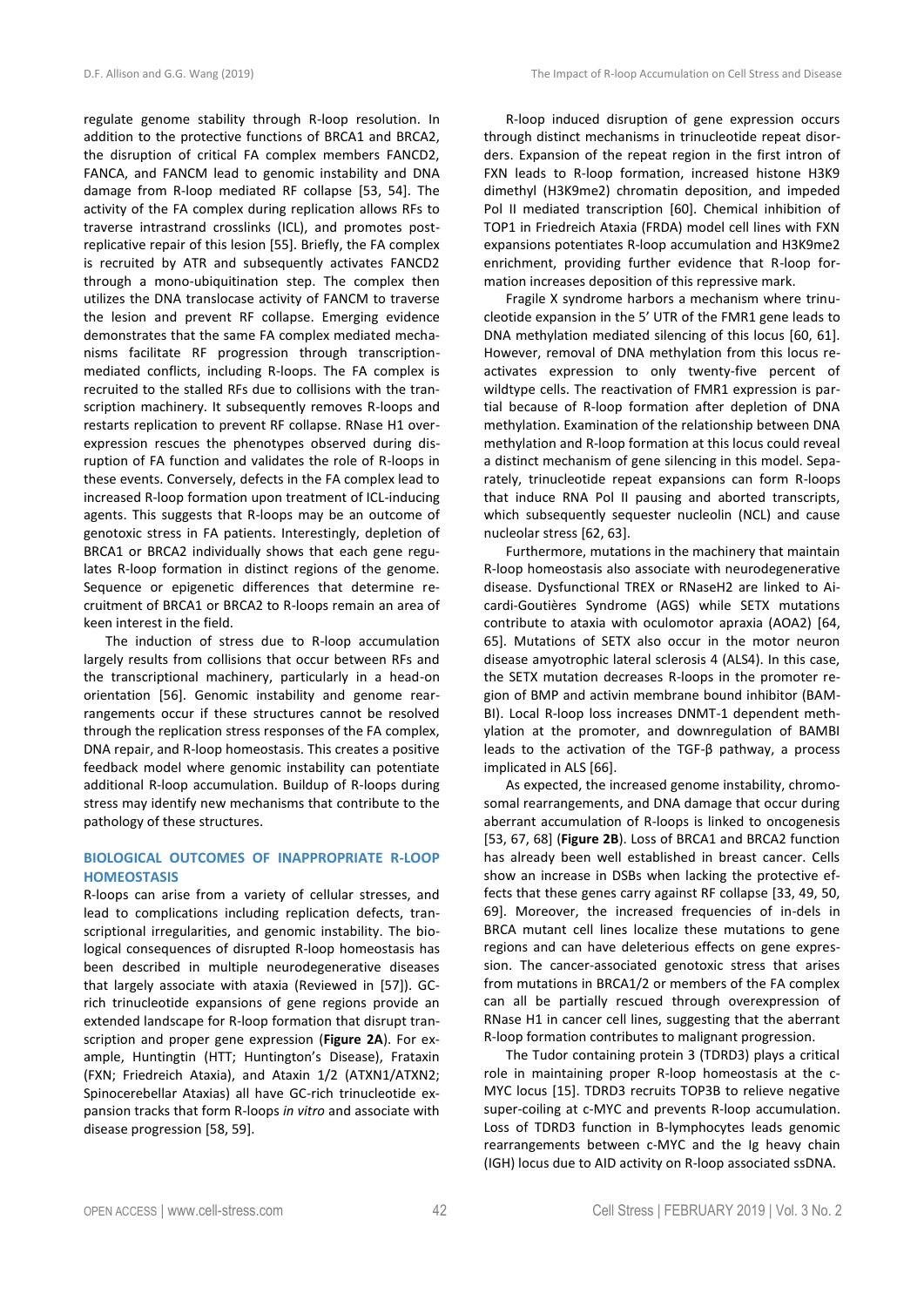

**FIGURE 2: Biological consequences of R-loop formation.** Formation of R-loops can result in defects in transcription and genomic instability. **(A)** Evidence indicates that R-loop formation contributes to trinucleotide expansion related diseases. The expansion of GC rich sequence in the gene body creates conditions that are favorable for R-loops and can subsequently cause reduced expression of specific genes (FXN, HTN, ATXN1/2). These diseases typically result in neurodegenerative disorders and ataxia. **(B)** Head-on collisions between the replication fork and transcription bubble create favorable conditions for R-loop formation. The FA complex, along with BRCA1, and other factors promote bypass and resolve R-loops during these collisions in order to complete replication and maintain genome stability. Mutation in FA complex subunits increase DNA damage associated with collisions and this damage is associated with cancer progression.

This translocation commonly occurs in Burkitt's lymphoma and multiple myeloma and causes oncogenic levels of c-MYC expression. Loss-of-function in mRNP biogenesis machinery also associates with known cancers. For example, sequestration of the THO/TREX complex through Kaposi's sarcoma herpesvirus expression of ORF57 leads to increased genomic instability and subsequent malignant progression in immunodeficiency-associated models [70].

In *Saccharomyces cerevisiae*, the formation of R-loops at the noncoding telomere repeat-containing RNA (TERRA) locus facilitates type II survival in telomerase mutants [71]. The survival mechanism depends on radiation sensitive (*RAD52*) dependent recombination events that result in long heterogenous tracts of telomeric repeats. Extended tracts of recombination dependent repeats appear in mammalian cells utilizing the alternative lengthening of telomere (ALT) pathway during bypass of senescence. Therefore, accumulation of R-loops at TERRA may also play a role in promoting ALT activation in some types of cancer.

Together, these models provide a wide variety of mechanisms where stress associates with increased R-loop formation and can lead to progressive neurodegenerative disease or cancer. The diversity of these mechanisms lends credence to the importance of proper R-loop homeostasis.

Redundancy in the machinery that resolves R-loops suggests these structures are dynamic and widespread (studies indicate that R-loops occupy up to 5% of the genome [25]). As we increase our understanding of the formation and resolution of these lesions *in vivo*, we may discover new disease associations of R-loops.

# **CONCLUDING REMARKS**

Emerging evidence demonstrates the importance of proper R-loop homeostasis. These structures provide critical regulatory functions for gene expression and, in some cases, gene rearrangements. However, their formation and resolution must be tightly regulated to prevent topological events that disrupt replication through impaired RF progression. Such impairment provides an avenue for genome instability and contributes to the development of progressive diseases like cancer. Moreover, prolonged R-loop occupancy exposes ssDNA to genotoxic stress, which produces deleterious effects on gene expression.

Future examination of R-loops in cancer models should determine whether the seemingly independent functions of BRCA1 and BRCA2 are coordinated to prevent RF collapse through FANC-complex-mediated mechanisms. Specifically, research should elucidate whether BRCA1 recruits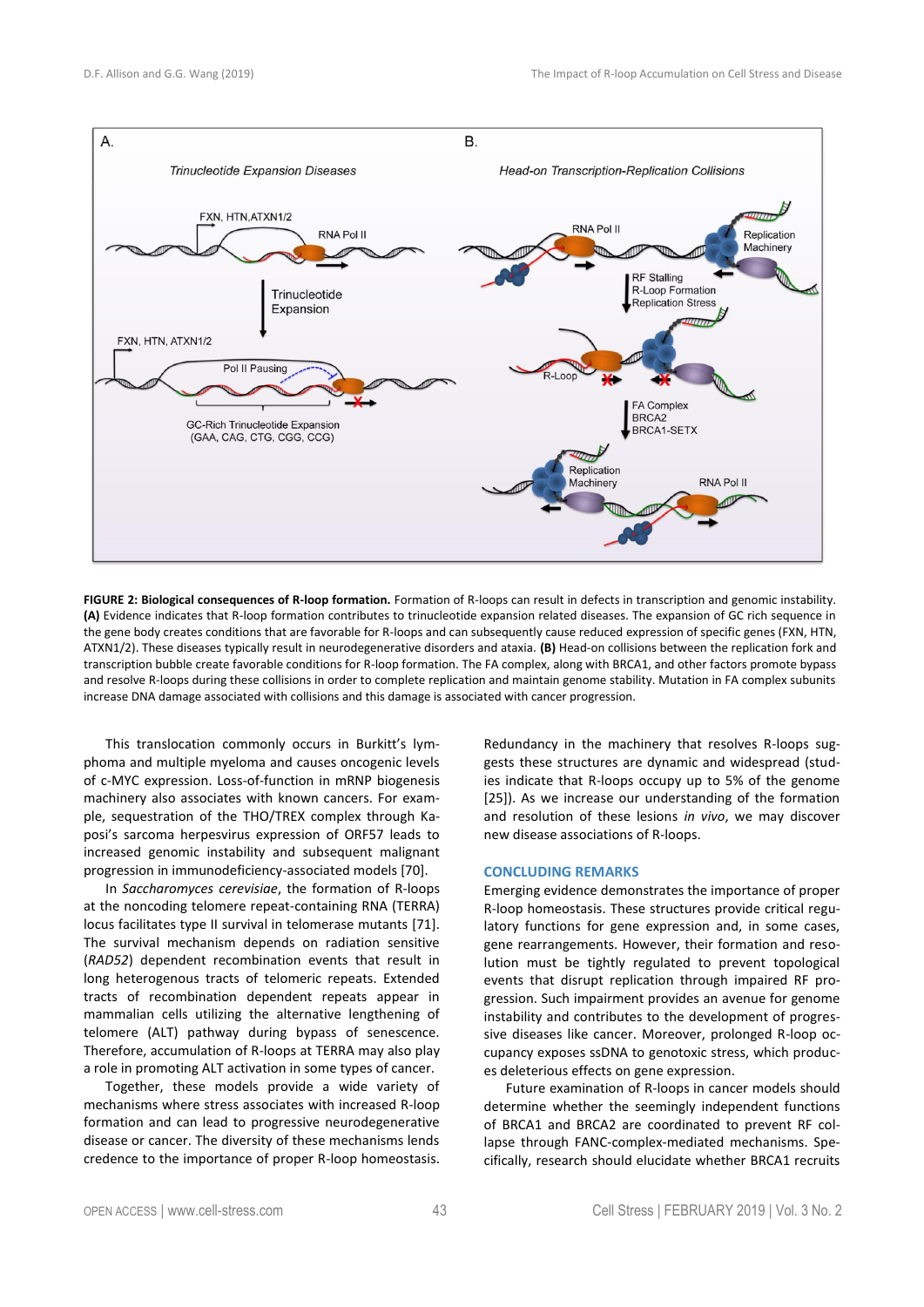SETX to unwind R-loops while BRCA2 acts to traverse the lesion in a manner to complete replication and allow DNA repair to occur at a later phase. Moreover, delineating the coordination between RNase H, helicases, and topoisomerases to prevent R-loop accumulation could provide insight into why specific cell types are susceptible to diseases associated with improper R-loop homeostasis.

Finally, the link between the epigenetics and sites of Rloop formation has been established, but further examination of the machinery that recruits chromatin-modifying enzymes is warranted. Discovery of mechanisms that link R-loop homeostasis to chromatin modification would lend further clues into the development of specific cancers or neurodegenerative diseases. Specifically, the field would benefit from identification of R-loop "readers" that allow cells to detect these structures and modify chromatin to repress gene expression or promote transcriptional termination.

R-loops provide an interesting new source of replicative and transcriptional stress that clearly have disease-causing consequences. As new methodologies and models are developed to study their regulation and homeostasis, re-

#### **REFERENCES**

1. White RL, Hogness DS (**1977**). R loop mapping of the 18S and 28S sequences in the long and short repeating units of Drosophila melanogaster rDNA. **Cell** 10(2): 177-192. doi: 10.1016/0092- 8674(77)90213-6

2. Thomas M, White RL, Davis RW (**1976**). Hybridization of RNA to double-stranded DNA: formation of R-loops. **Proc Natl Acad Sci U S A** 73(7): 2294-2298. doi: 10.1073/pnas.73.7.2294

3. Roy D, Zhang Z, Lu Z, Hsieh CL, Lieber MR (**2010**). Competition between the RNA transcript and the nontemplate DNA strand during R-loop formation in vitro: a nick can serve as a strong R-loop initiation site. **Mol Cell Biol** 30(1): 146-159. doi: 10.1128/MCB.00897-09

4. Roy D, Lieber MR (**2009**). G clustering is important for the initiation of transcription-induced R-loops in vitro, whereas high G density without clustering is sufficient thereafter. **Mol Cell Biol** 29(11): 3124- 3133. doi: 10.1128/MCB.00139-09

5. Kuzminov A (**2018**). When DNA Topology Turns Deadly - RNA Polymerases Dig in Their R-Loops to Stand Their Ground: New Positive and Negative (Super)Twists in the Replication-Transcription Conflict. **Trends Genet** 34(2): 111-120. doi: 10.1016/j.tig.2017.10.007

6. Santos-Pereira JM, Aguilera A (**2015**). R loops: new modulators of genome dynamics and function. **Nat Rev Genet** 16(10): 583-597. doi: 10.1038/nrg3961

7. Freudenreich CH (**2018**). R-loops: targets for nuclease cleavage and repeat instability. **Curr Genet** 64(4): 789-794. doi: 10.1007/s00294- 018-0806-z

8. Sollier J, Cimprich KA (**2015**). Breaking bad: R-loops and genome integrity. **Trends Cell Biol** 25(9): 514-522. doi: 10.1016/j.tcb.2015.05.003

9. Groh M, Gromak N (**2014**). Out of balance: R-loops in human disease. **PLoS Genet** 10(9): e1004630. doi: 10.1371/journal.pgen.1004630

searches will continue to integrate this under-studied structure into cell biology and pathogenesis.

#### **ACKNOWLEDGMENTS**

This work was supported by the NIH (1R01CA218600 and 1R01CA211336 to G.G.W.). G.G.W. is an American Cancer Society (ACS) Research Scholar. D.F.A. was supported by the NIH (5T32CA009156) and the Debbie's Dream Foundation – AACR Gastric Cancer Research Fellowship (14-40-41-ALLI).

## **CONFLICT OF INTEREST**

The authors declare no conflicts of interest.

# **COPYRIGHT**

© 2019 Allison and Wang*.* This is an open-access article released under the terms of the Creative Commons Attribution (CC BY) license, which allows the unrestricted use, distribution, and reproduction in any medium, provided the original author and source are acknowledged.

Please cite this article as: David F Allison and Gang Greg Wang (**2019**). R-loops: formation, function, and relevance to cell stress. **Cell Stress** 3(2): 38-46. doi: 10.15698/cst2019.02.175

10. Sollier J, Stork CT, Garcia-Rubio ML, Paulsen RD, Aguilera A, Cimprich KA (**2014**). Transcription-coupled nucleotide excision repair factors promote R-loop-induced genome instability. **Mol Cell** 56(6): 777-785. doi: 10.1016/j.molcel.2014.10.020

11. Chakraborty P, Grosse F (**2011**). Human DHX9 helicase preferentially unwinds RNA-containing displacement loops (R-loops) and G-quadruplexes. **DNA Repair** 10(6): 654-665. doi: 10.1016/j.dnarep.2011.04.013

12. Groh M, Albulescu LO, Cristini A, Gromak N (**2017**). Senataxin: Genome Guardian at the Interface of Transcription and Neurodegeneration. **J Mol Biol** 429(21): 3181-3195. doi: 10.1016/j.jmb.2016.10.021

13. Zhou R, Zhang J, Bochman ML, Zakian VA, Ha T (**2014**). Periodic DNA patrolling underlies diverse functions of Pif1 on R-loops and Grich DNA. **Elife** 3: e02190. doi: 10.7554/eLife.02190

14. El Hage A, French SL, Beyer AL, Tollervey D (**2010**). Loss of Topoisomerase I leads to R-loop-mediated transcriptional blocks during ribosomal RNA synthesis. **Genes Dev** 24(14): 1546-1558. doi: 10.1101/gad.573310

15. Yang Y, McBride KM, Hensley S, Lu Y, Chedin F, Bedford MT (**2014**). Arginine methylation facilitates the recruitment of TOP3B to chromatin to prevent R loop accumulation. **Mol Cell** 53(3): 484-497. doi: 10.1016/j.molcel.2014.01.011

16. Li X, Manley JL (**2005**). Inactivation of the SR protein splicing factor ASF/SF2 results in genomic instability. **Cell** 122(3): 365-378. doi: 10.1016/j.cell.2005.06.008

17. Gomez-Gonzalez B, Garcia-Rubio M, Bermejo R, Gaillard H, Shirahige K, Marin A, Foiani M, Aguilera A (**2011**). Genome-wide function of THO/TREX in active genes prevents R-loop-dependent replication obstacles. **EMBO Journal** 30(15): 3106-3119. doi: 10.1038/emboj.2011.206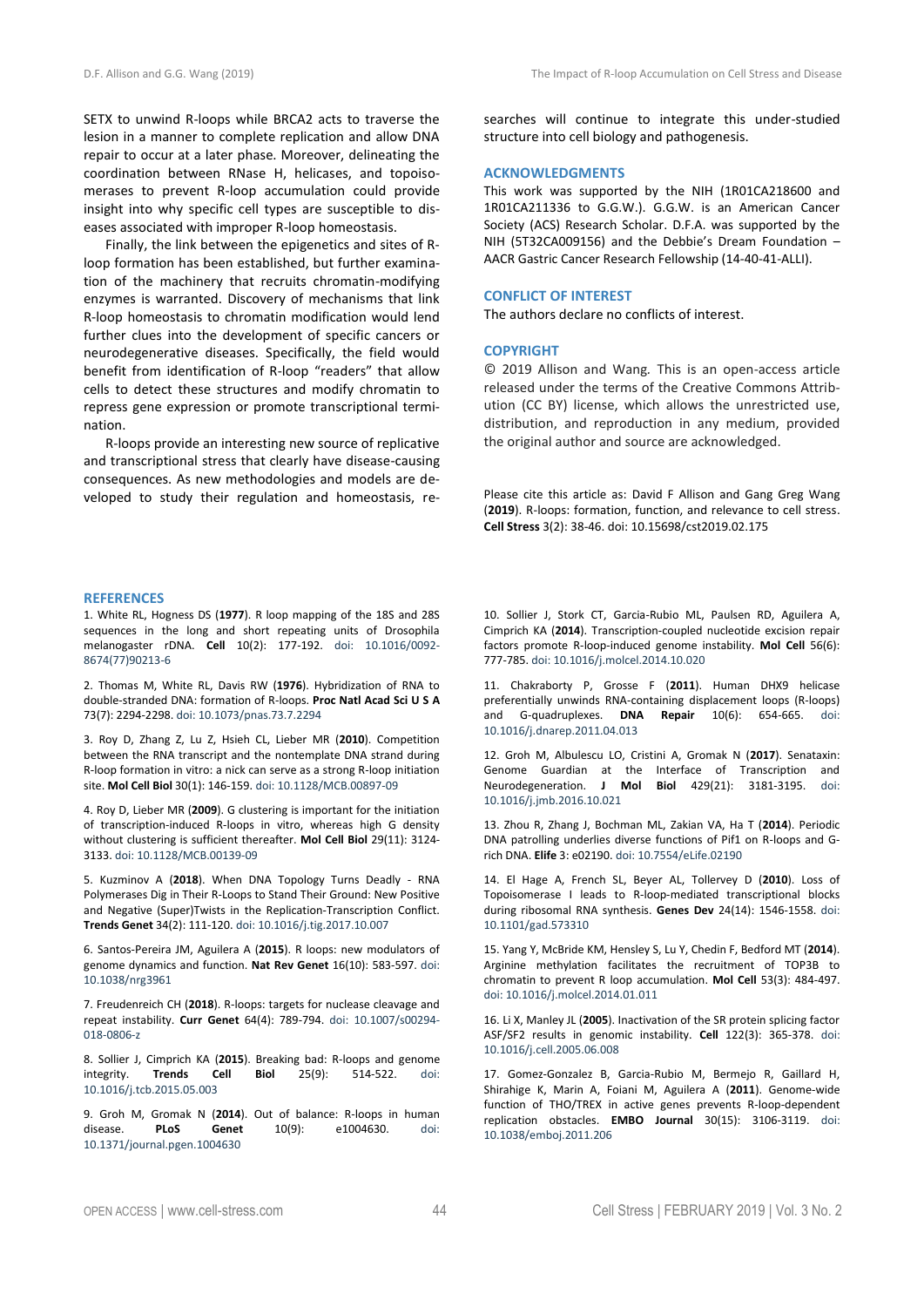18. Li X, Niu T, Manley JL (**2007**). The RNA binding protein RNPS1 alleviates ASF/SF2 depletion-induced genomic instability. **RNA** 13(12): 2108-2115. doi: 10.1261/rna.734407

19. Pefanis E, Wang J, Rothschild G, Lim J, Kazadi D, Sun J, Federation A, Chao J, Elliott O, Liu ZP, Economides AN, Bradner JE, Rabadan R, Basu U (**2015**). RNA exosome-regulated long non-coding RNA transcription controls super-enhancer activity. **Cell** 161(4): 774-789. doi: 10.1016/j.cell.2015.04.034

20. Singh DK, Pandita RK, Singh M, Chakraborty S, Hambarde S, Ramnarain D, Charaka V, Ahmed KM, Hunt CR, Pandita TK (**2018**). MOF Suppresses Replication Stress and Contributes to Resolution of<br>Stalled Replication Forks **Mol Cell Biol** 38(6) doi: Stalled Replication Forks. Mol Cell Biol 38(6). 10.1128/MCB.00484-17

21. Salas-Armenteros I, Perez-Calero C, Bayona-Feliu A, Tumini E, Luna R, Aguilera A (**2017**). Human THO-Sin3A interaction reveals new mechanisms to prevent R-loops that cause genome instability. **EMBO J** 36(23): 3532-3547. doi: 10.15252/embj.201797208

22. Yu K, Chedin F, Hsieh CL, Wilson TE, Lieber MR (**2003**). R-loops at immunoglobulin class switch regions in the chromosomes of stimulated B cells. **Nat Immunol**4(5): 442-451. doi: 10.1038/ni919

23. Daniels GA, Lieber MR (**1995**). RNA:DNA complex formation upon transcription of immunoglobulin switch regions: implications for the mechanism and regulation of class switch recombination. **Nucleic Acids Res** 23(24): 5006-5011. doi: 10.1093/nar/23.24.5006

24. Nadel J, Athanasiadou R, Lemetre C, Wijetunga NA, P OB, Sato H, Zhang Z, Jeddeloh J, Montagna C, Golden A, Seoighe C, Greally JM (**2015**). RNA:DNA hybrids in the human genome have distinctive nucleotide characteristics, chromatin composition, and transcriptional relationships. **Epigenetics Chromatin** 8: 46. doi: 10.1186/s13072-015- 0040-6

25. Sanz LA, Hartono SR, Lim YW, Steyaert S, Rajpurkar A, Ginno PA, Xu X, Chedin F (**2016**). Prevalent, Dynamic, and Conserved R-Loop Structures Associate with Specific Epigenomic Signatures in Mammals. **Mol Cell** 63(1): 167-178. doi: 10.1016/j.molcel.2016.05.032

26. Ginno PA, Lott PL, Christensen HC, Korf I, Chedin F (**2012**). R-loop formation is a distinctive characteristic of unmethylated human CpG<br>island promoters. **Mol Cell** 45(6): 814-825. doi: promoters. **Mol Cell** 45(6): 814-825. doi: 10.1016/j.molcel.2012.01.017

27. Boguslawski SJ, Smith DE, Michalak MA, Mickelson KE, Yehle CO, Patterson WL, Carrico RJ (**1986**). Characterization of monoclonal antibody to DNA.RNA and its application to immunodetection of hybrids. **J Immunol Methods** 89(1): 123-130. doi: 10.1016/0022- 1759(86)90040-2

28. Halasz L, Karanyi Z, Boros-Olah B, Kuik-Rozsa T, Sipos E, Nagy E, Mosolygo LA, Mazlo A, Rajnavolgyi E, Halmos G, Szekvolgyi L (**2017**). RNA-DNA hybrid (R-loop) immunoprecipitation mapping: an analytical workflow to evaluate inherent biases. **Genome Res** 27(6): 1063-1073. doi: 10.1101/gr.219394.116

29. Chen L, Chen JY, Zhang X, Gu Y, Xiao R, Shao C, Tang P, Qian H, Luo D, Li H, Zhou Y, Zhang DE, Fu XD (**2017**). R-ChIP Using Inactive RNase H Reveals Dynamic Coupling of R-loops with Transcriptional Pausing at Gene Promoters. **Mol Cell** 68(4): 745-757 e745. doi: 10.1016/j.molcel.2017.10.008

30. Tresini M, Warmerdam DO, Kolovos P, Snijder L, Vrouwe MG, Demmers JA, van IWF, Grosveld FG, Medema RH, Hoeijmakers JH, Mullenders LH, Vermeulen W, Marteijn JA (**2015**). The core spliceosome as target and effector of non-canonical ATM signalling. **Nature** 523(7558): 53-58. doi: 10.1038/nature14512

31. Cristini A, Groh M, Kristiansen MS, Gromak N (**2018**). RNA/DNA Hybrid Interactome Identifies DXH9 as a Molecular Player in

Transcriptional Termination and R-Loop-Associated DNA Damage. **Cell Rep** 23(6): 1891-1905. doi: 10.1016/j.celrep.2018.04.025

32. Hu Z, Zhang A, Storz G, Gottesman S, Leppla SH (**2006**). An antibody-based microarray assay for small RNA detection. **Nucleic Acids Res** 34(7): e52. doi: 10.1093/nar/gkl142

33. Bhatia V, Barroso SI, Garcia-Rubio ML, Tumini E, Herrera-Moyano E, Aguilera A (**2014**). BRCA2 prevents R-loop accumulation and associates with TREX-2 mRNA export factor PCID2. **Nature** 511(7509): 362-365. doi: 10.1038/nature13374

34. Powell WT, Coulson RL, Gonzales ML, Crary FK, Wong SS, Adams S, Ach RA, Tsang P, Yamada NA, Yasui DH, Chedin F, LaSalle JM (**2013**). Rloop formation at Snord116 mediates topotecan inhibition of Ube3aantisense and allele-specific chromatin decondensation. **Proc Natl Acad Sci U S A** 110(34): 13938-13943. doi: 10.1073/pnas.1305426110

35. Soler M, Boque-Sastre R, Guil S (**2017**). RNA-FISH to Study Regulatory RNA at the Site of Transcription. **Methods Mol Biol** 1543: 221-229. doi: 10.1007/978-1-4939-6716-2\_12

36. Kaback DB, Angerer LM, Davidson N (**1979**). Improved methods for the formation and stabilization of R-loops. **Nucleic Acids Res** 6(7): 2499-2317. doi: 10.1093/nar/6.7.2499

37. Xu B, Clayton DA (**1996**). RNA-DNA hybrid formation at the human mitochondrial heavy-strand origin ceases at replication start sites: an implication for RNA-DNA hybrids serving as primers. **EMBO J** 15(12): 3135-3143. doi: 10.1002/j.1460-2075.1996.tb00676.x

38. Stavnezer J, Guikema JE, Schrader CE (**2008**). Mechanism and regulation of class switch recombination. **J Annu Rev Immunol** 26: 261-292. doi: 10.1146/annurev.immunol.26.021607.090248

39. Zarrin AA, Alt FW, Chaudhuri J, Stokes N, Kaushal D, Du Pasquier L, Tian M (**2004**). An evolutionarily conserved target motif for immunoglobulin class-switch recombination. **Nat Immunol** 5(12): 1275-1281. doi: 10.1038/ni1137

40. Ribeiro de Almeida C, Dhir S, Dhir A, Moghaddam AE, Sattentau Q, Meinhart A, Proudfoot NJ (**2018**). RNA Helicase DDX1 Converts RNA G-Quadruplex Structures into R-Loops to Promote IgH Class Switch<br>Recombination. Mol Cell 70(4): 650-662 e658. doi: Recombination. **Mol Cell** 10.1016/j.molcel.2018.04.001

41. Boque-Sastre R, Soler M, Oliveira-Mateos C, Portela A, Moutinho C, Sayols S, Villanueva A, Esteller M, Guil S (**2015**). Head-to-head antisense transcription and R-loop formation promotes transcriptional activation. **Proc Natl Acad Sci U S A** 112(18): 5785-5790. doi: 10.1073/pnas.1421197112

42. Skourti-Stathaki K, Kamieniarz-Gdula K, Proudfoot NJ (**2014**). Rloops induce repressive chromatin marks over mammalian gene terminators. **Nature** 516(7531): 436-439. doi: 10.1038/nature13787

43. Huertas P, Aguilera A (**2003**). Cotranscriptionally formed DNA:RNA hybrids mediate transcription elongation impairment and transcription-associated recombination. **Mol Cell** 12(3): 711-721. doi: 10.1016/j.molcel.2003.08.010

44. Gomez-Gonzalez B, Aguilera A (**2007**). Activation-induced cytidine deaminase action is strongly stimulated by mutations of the THO complex. **Proc Natl Acad Sci U S A** 104(20): 8409-8414. doi: 10.1073/pnas.0702836104

45. Castellano-Pozo M, Santos-Pereira JM, Rondon AG, Barroso S, Andujar E, Perez-Alegre M, Garcia-Muse T, Aguilera A (**2013**). R loops are linked to histone H3 S10 phosphorylation and chromatin condensation. **Mol Cell** 52(4): 583-590. doi: 10.1016/j.molcel.2013.10.006

46. Tuduri S, Crabbe L, Conti C, Tourriere H, Holtgreve-Grez H, Jauch A, Pantesco V, De Vos J, Thomas A, Theillet C, Pommier Y, Tazi J, Coquelle A, Pasero P (**2009**). Topoisomerase I suppresses genomic instability by